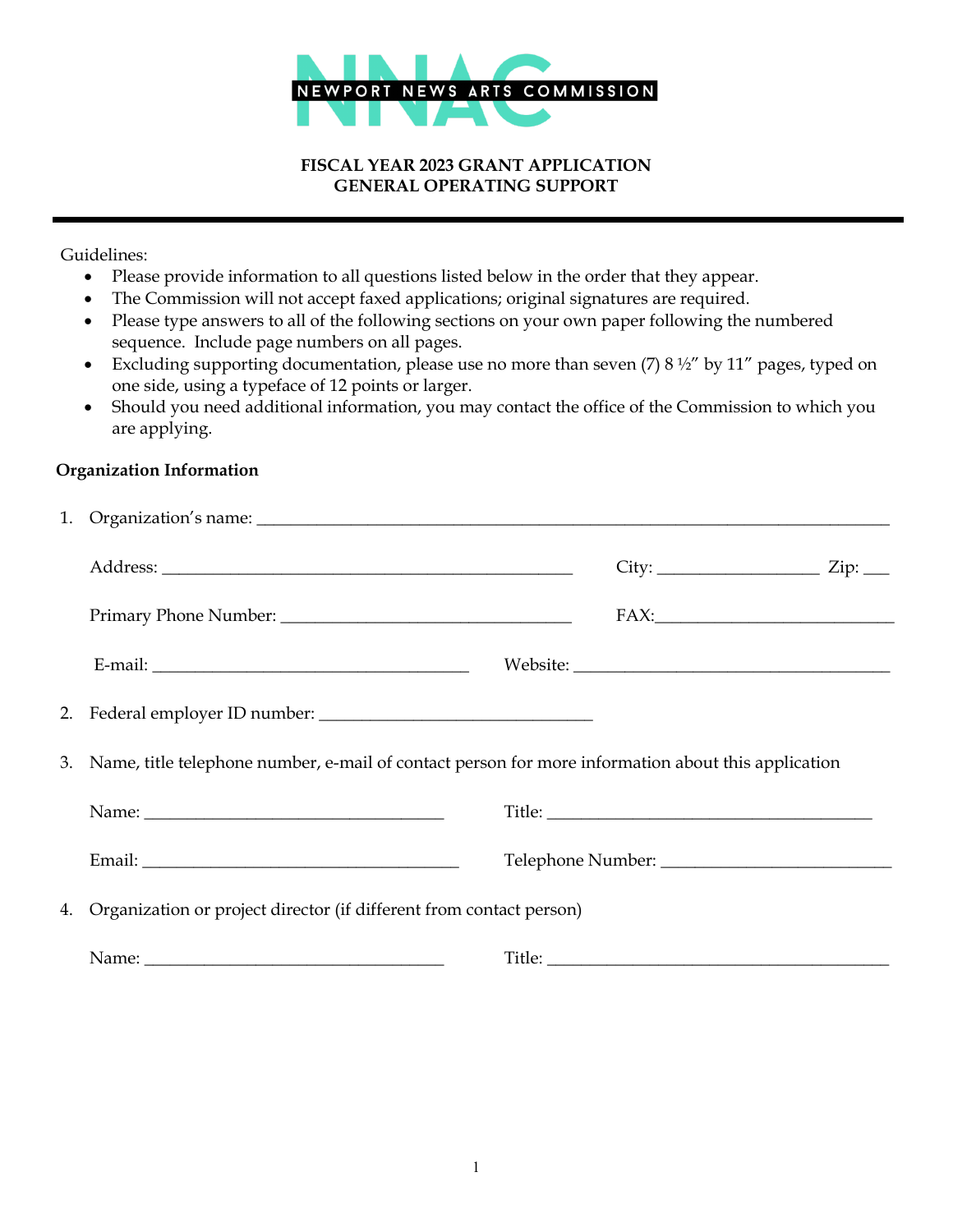

|                                                        | 5. Amount requested from this commission: \$                                                    |  |
|--------------------------------------------------------|-------------------------------------------------------------------------------------------------|--|
| a. What is your total estimated operational budget? \$ |                                                                                                 |  |
|                                                        | %<br>b. Amount requested is what percentage of estimated operational budget?                    |  |
|                                                        | c. Indicate the amount requested as a percent of the estimated operating budget. ____________ % |  |
|                                                        | 6. In 2-3 sentences, briefly summarize the proposed general operations.                         |  |

 7. Start Date: \_\_\_\_\_\_\_\_\_\_\_\_\_\_\_\_\_\_\_\_ End Date: \_\_\_\_\_\_\_\_\_\_\_\_\_\_\_\_\_\_\_. (**This application is for projects taking place between July 1, 2022 and June 30, 2023 only).** 

8. Statement of organization's mission

a. When was your organization founded?

b. When was your organization incorporated?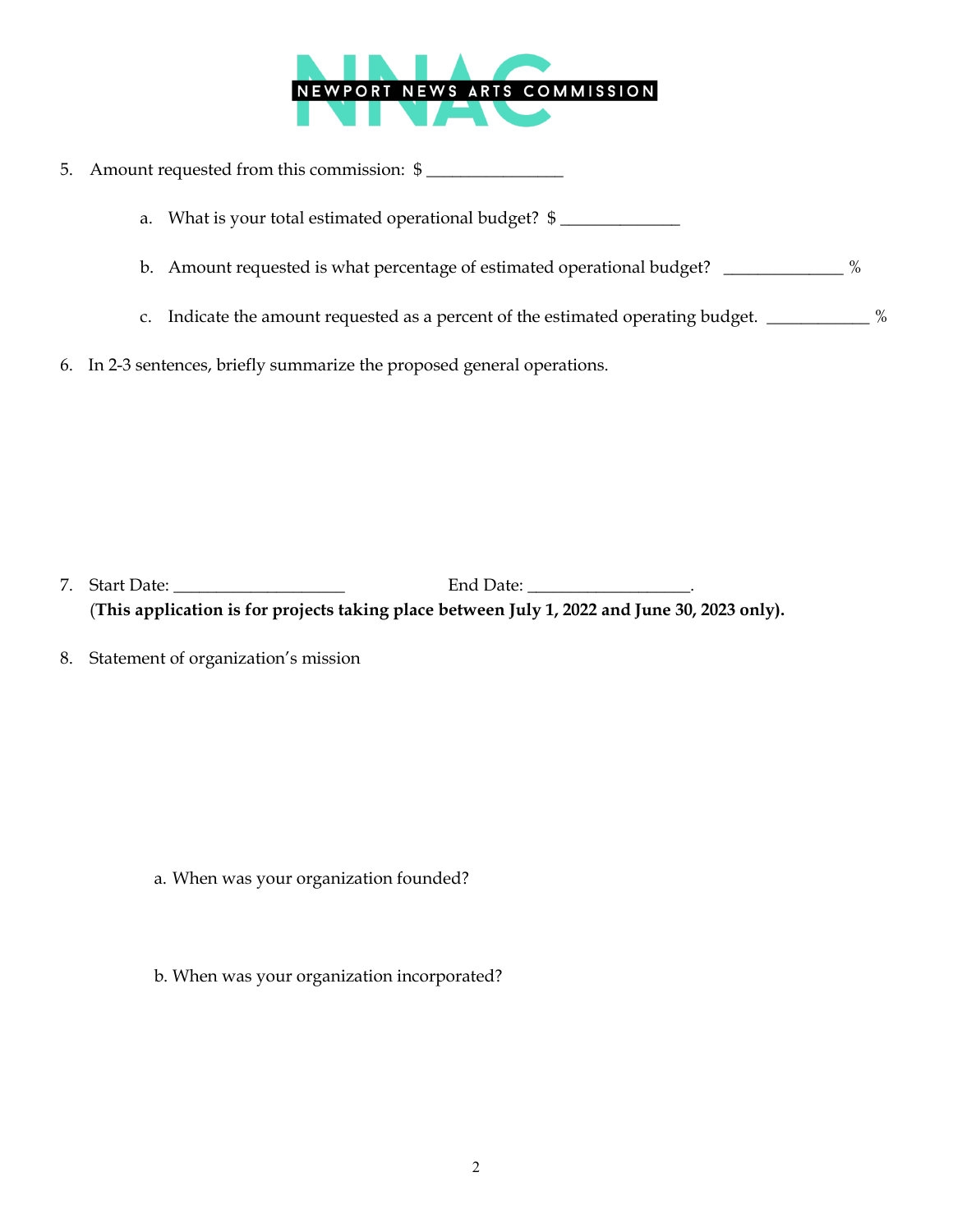

9. What are your primary programs?

10. Who is your primary audience?

11. List specific ways in which the citizens of this municipality will benefit from the activities of your organization (admission taxes, venues used, etc.).

12. Summarize your organization's accomplishments during the past twelve months.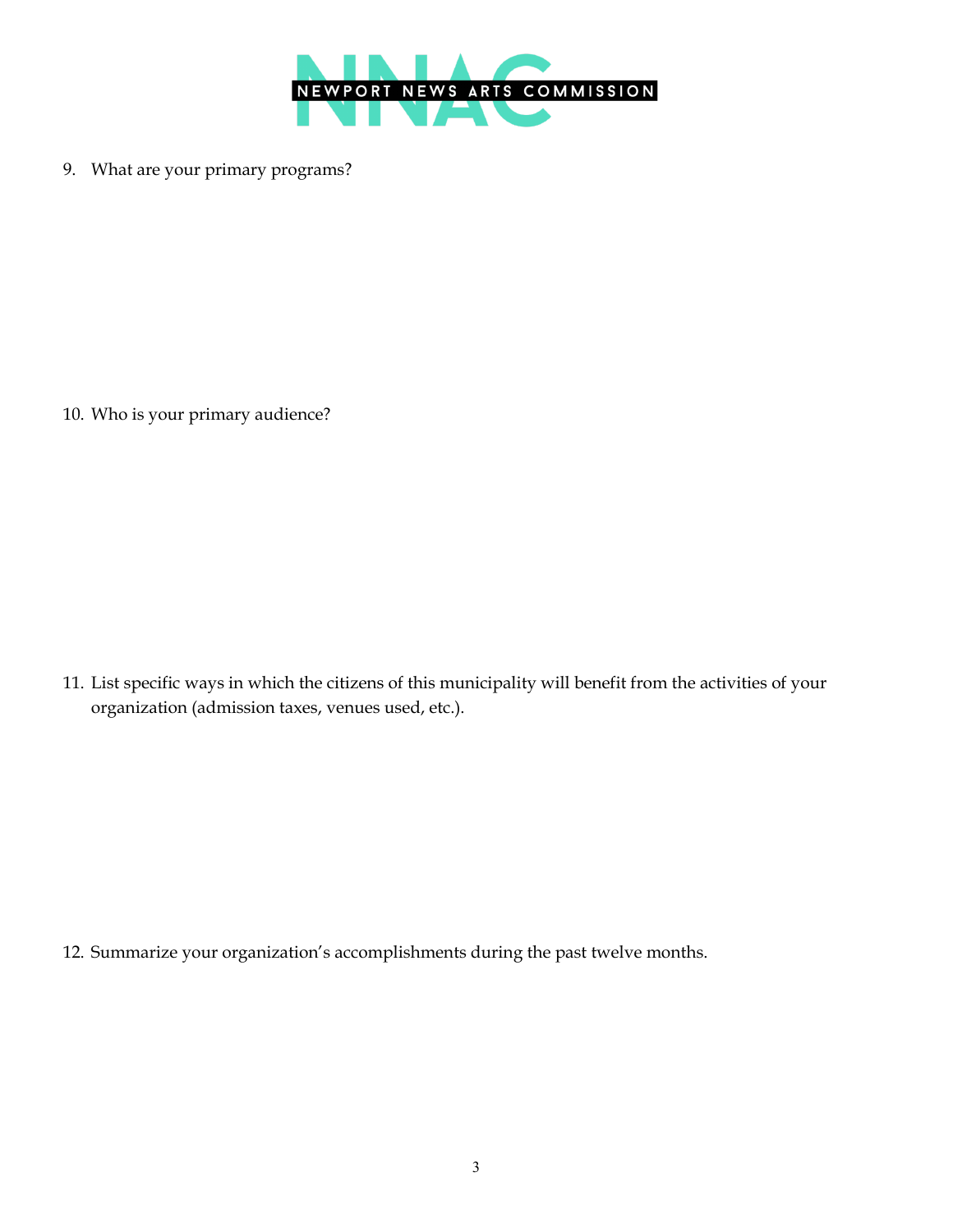

13. Describe any change in activities planned for the grant period requested.

14. List the anticipated size of audience/number of participants - show estimates for each type of program and totals (i.e., education, outreach, main stage productions, exhibits, workshops, etc.):

|       | Type of activity Paid Audience Unpaid Audience Paid Artists Unpaid Artists |  |  |
|-------|----------------------------------------------------------------------------|--|--|
|       |                                                                            |  |  |
|       |                                                                            |  |  |
|       |                                                                            |  |  |
| Total |                                                                            |  |  |

15. How will you modify your plans if you receive partial or no funding rather than full funding? What other funding will you use?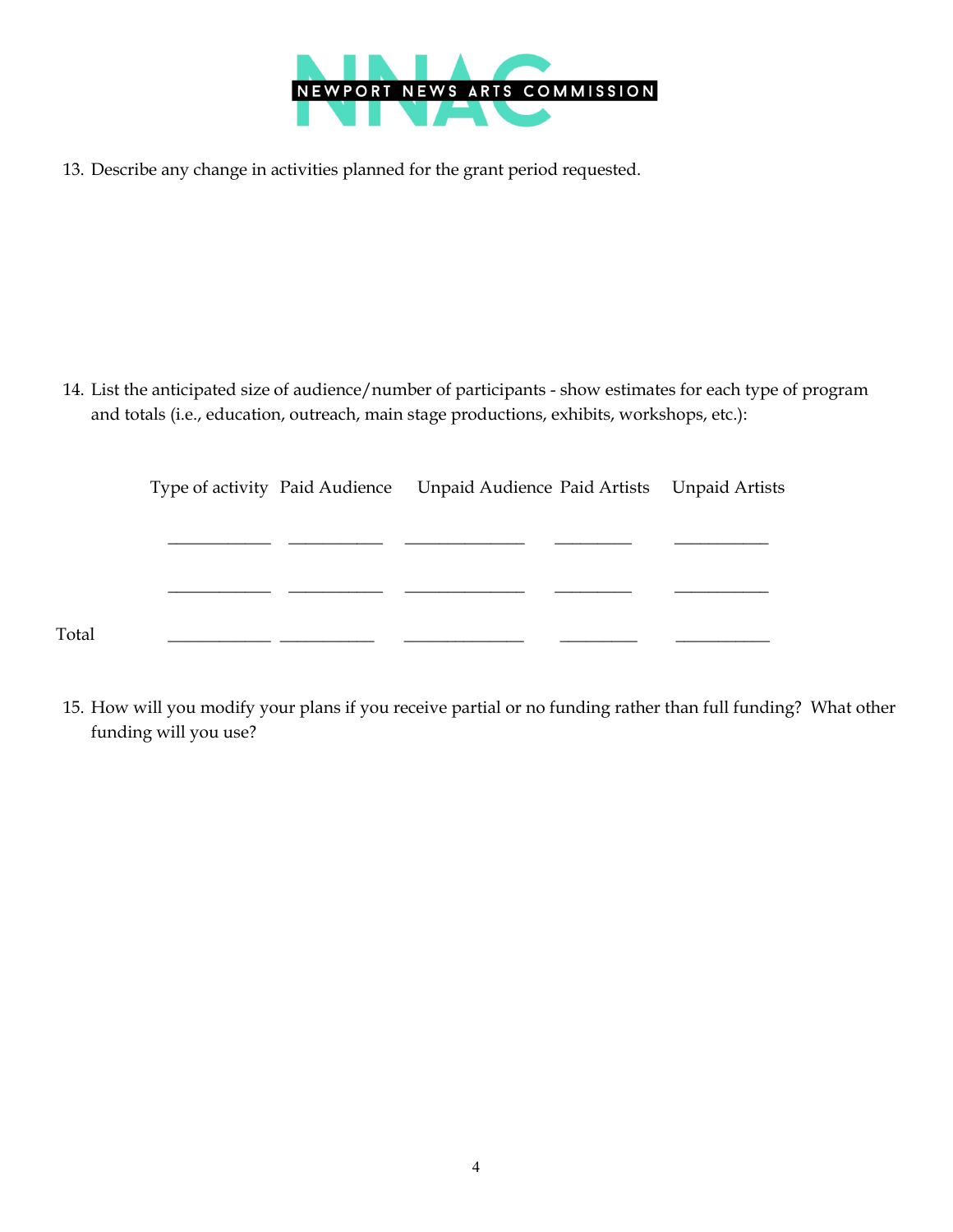

16. Does your organization currently receive funding from the City of Newport News (Excluding the NNAC Grant)? If yes, how much?

17. Has your organization received other funding from the City of Newport News (excluding an NNAC Grant) in the past? If yes, when and how much?

18. Does your organization currently receive funding from any other local municipality? If yes, how much?

19. Has your organization received funding from any other local municipality in the past? If yes, when and how much?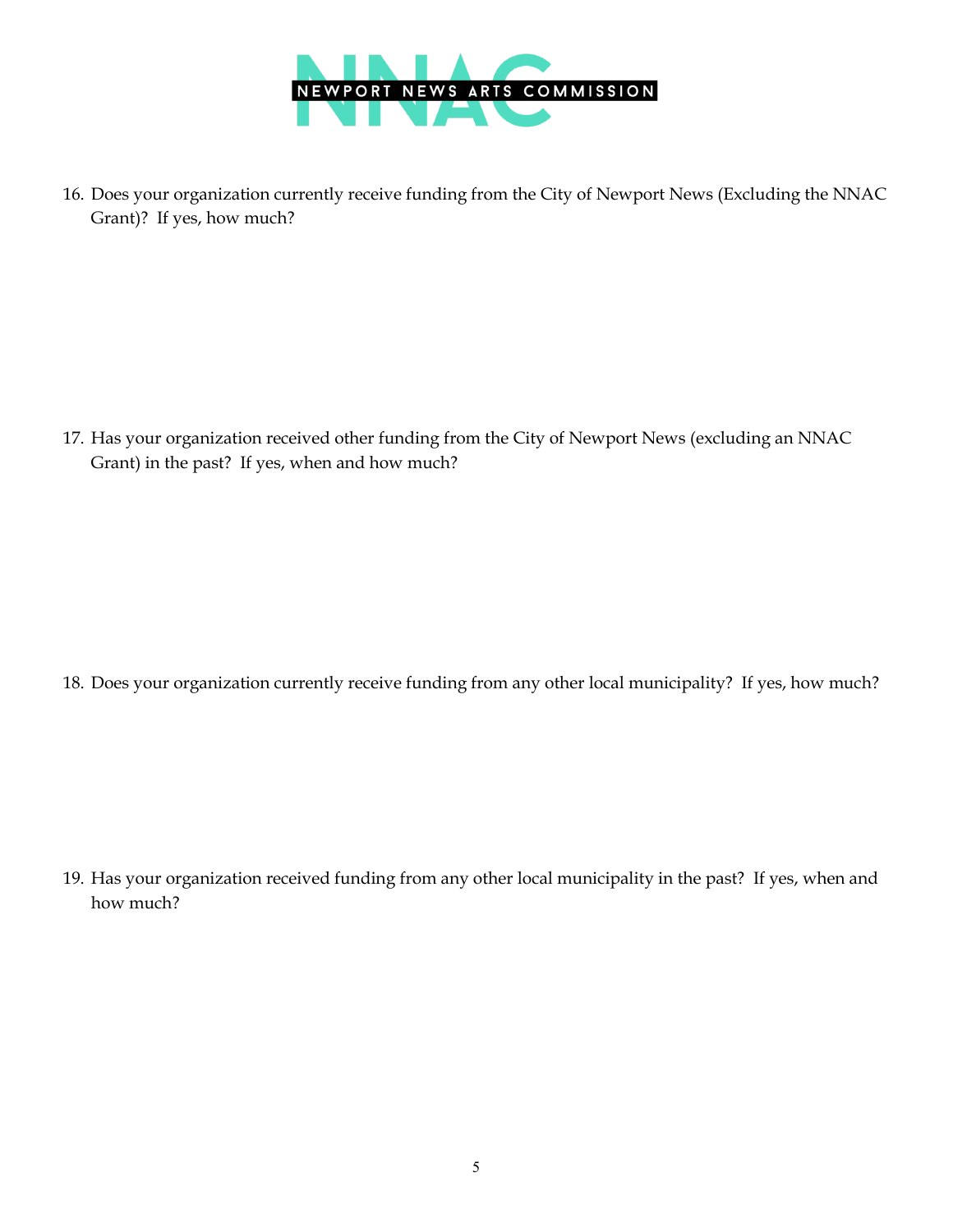

# **Marketing & Outreach**

20. Describe your marketing and outreach efforts, including both advertising and publicity efforts.

# **Evaluation**

21. Describe how the effectiveness and impact of the project/programs will be evaluated and measured.

a. Describe how they achieve the stated accomplishments as detailed in question 12.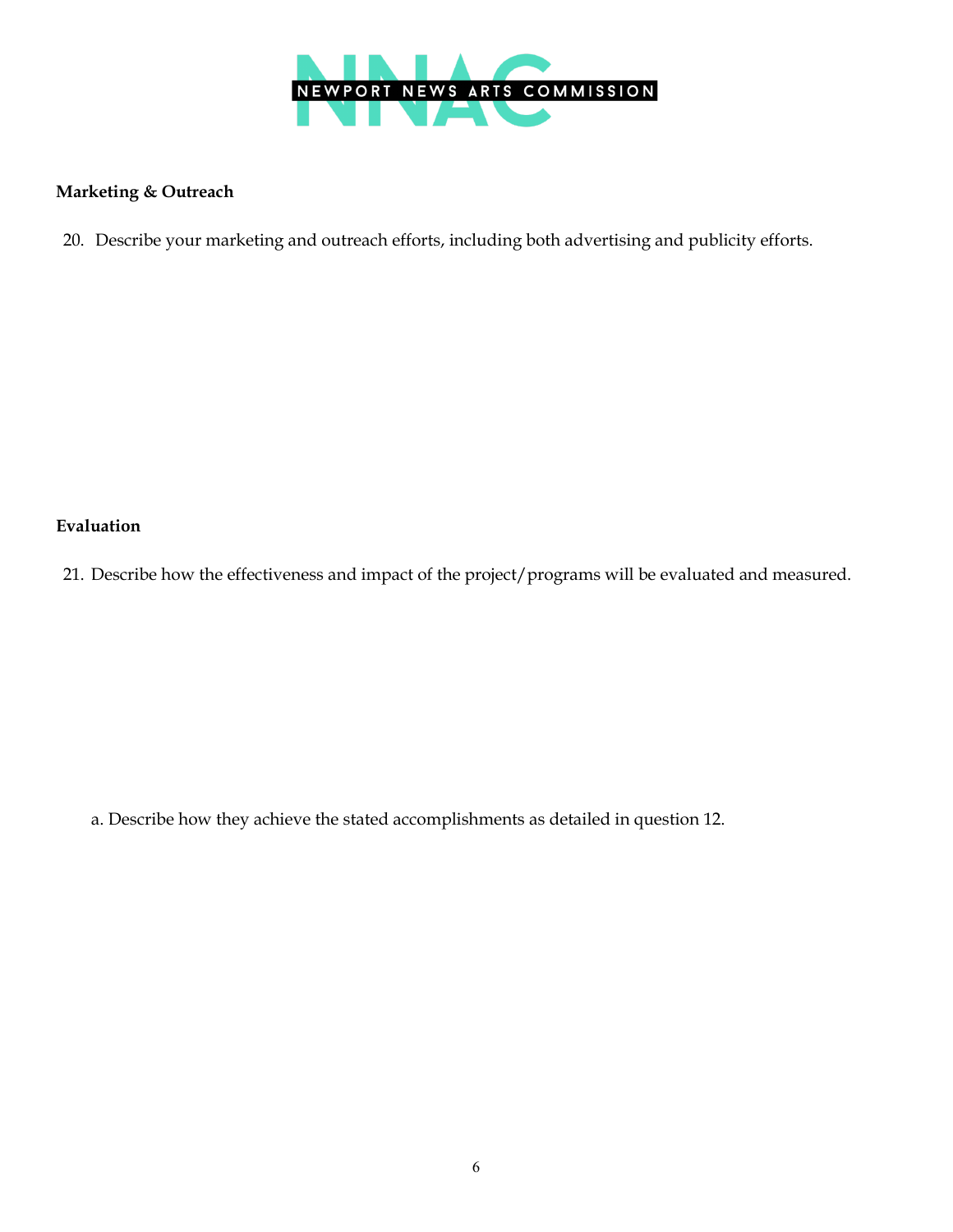

22. How many people are currently employed and/or volunteering their efforts to your organization?

a. Estimate the number of volunteer hours annually.

23. Please indicate the number of performances your organization will provide within the City of Newport News.

Total # of performances: \_\_\_\_\_\_\_\_\_\_

List Venues:

24. If applicable, is your organization willing to perform at the Downing-Gross Cultural Arts Center?

 $\frac{1}{\sqrt{2}}$  ,  $\frac{1}{\sqrt{2}}$  ,  $\frac{1}{\sqrt{2}}$  ,  $\frac{1}{\sqrt{2}}$  ,  $\frac{1}{\sqrt{2}}$  ,  $\frac{1}{\sqrt{2}}$  ,  $\frac{1}{\sqrt{2}}$  ,  $\frac{1}{\sqrt{2}}$  ,  $\frac{1}{\sqrt{2}}$  ,  $\frac{1}{\sqrt{2}}$  ,  $\frac{1}{\sqrt{2}}$  ,  $\frac{1}{\sqrt{2}}$  ,  $\frac{1}{\sqrt{2}}$  ,  $\frac{1}{\sqrt{2}}$  ,  $\frac{1}{\sqrt{2}}$ 

\_\_\_\_\_\_\_\_\_\_\_\_\_\_\_\_\_\_\_\_\_\_\_\_\_\_\_\_\_\_\_\_\_\_\_\_\_\_\_\_\_\_\_\_\_\_\_\_\_\_\_\_\_\_\_\_\_\_\_\_\_\_\_\_\_\_\_

 $\frac{\ }{\ }$  yes  $\frac{\ }{\ }$  no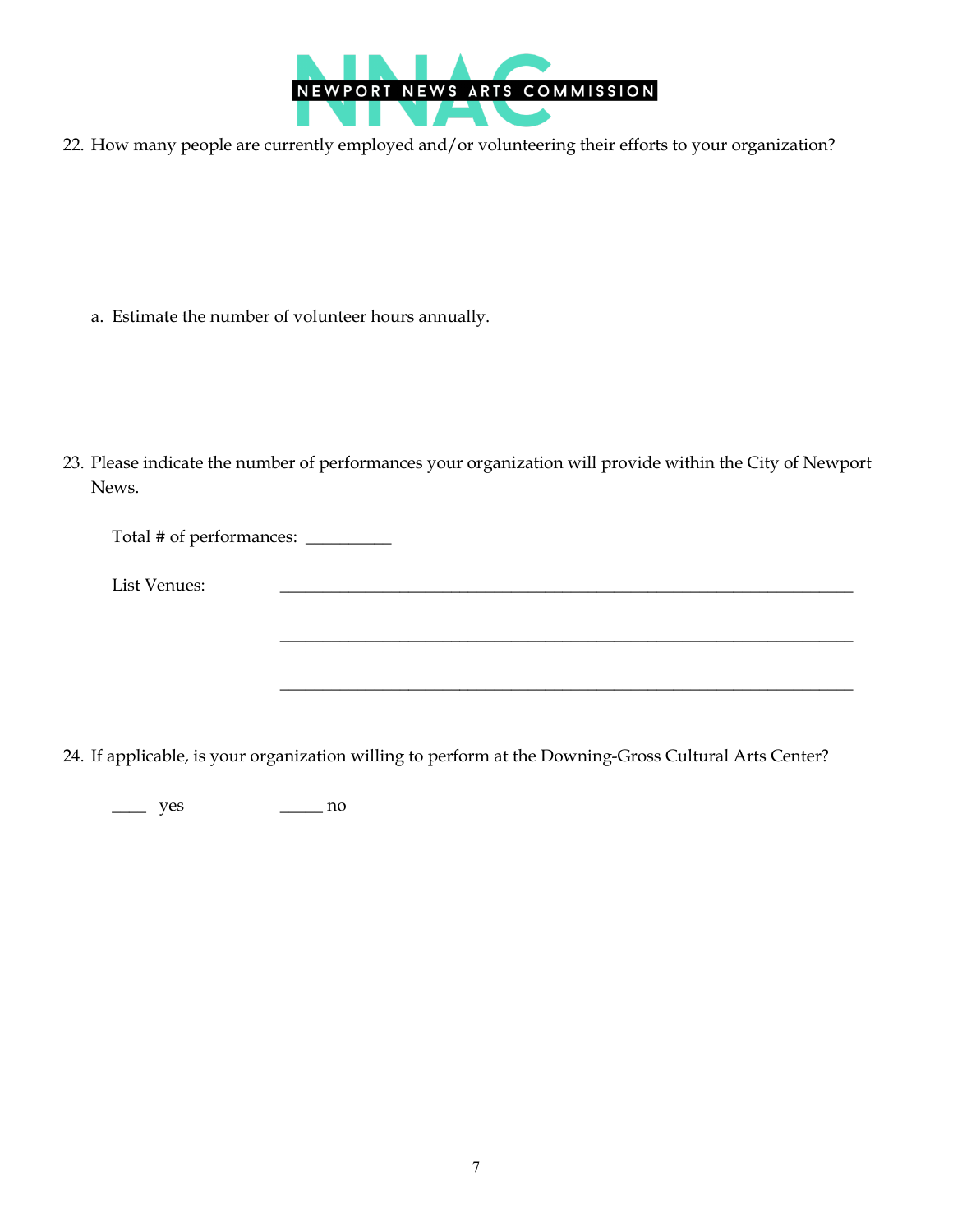

**"I hereby certify that to the best of my knowledge, all information, including the budgetary information, in this application is true and correct and that the governing body of the applicant has duly authorized the filing of this application. I certify that the applying organization is in compliance with Title VI (42 USC Section 2000D) and VII of the Civil Rights Act of 1964, Section 504 of the Rehabilitation Act of 1973 (29 USC Section 794), Title IX of the Education Amendment of 1972, the Age Discrimination in Employment Act of 1967, the Immigration and Control Act of 1986 and all other applicable state and federal acts."**

Below this statement please type the name and title of the person applying, and provide an original signature.

Signature Title

\_\_\_\_\_\_\_\_\_\_\_\_\_\_\_\_\_\_\_\_\_\_\_\_\_\_\_\_\_\_\_\_\_\_\_\_\_\_\_\_\_\_\_\_\_\_\_\_\_\_\_\_\_\_\_\_\_\_\_\_\_\_\_\_\_\_\_\_\_\_\_\_\_\_\_\_\_\_\_\_\_\_\_\_\_\_\_\_\_\_\_\_\_\_\_\_\_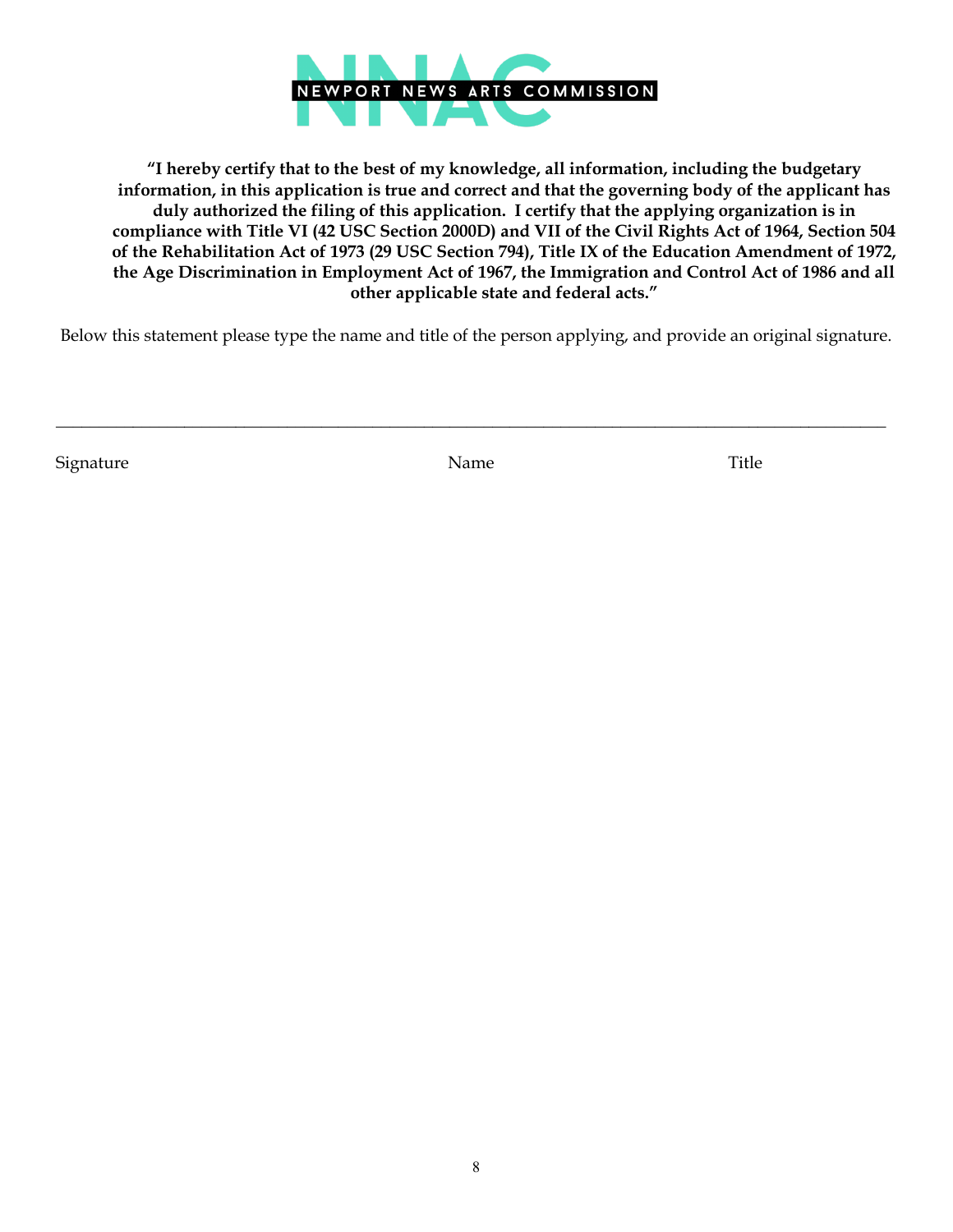

## **ADDITIONAL REQUIRED DOCUMENT CHECKLIST**

Proof of tax-exempt status (Letter of Determination from the IRS for  $[(501)(c)(3)$  status], ONLY if not previously submitted or pending application. If there has been any change to your tax-exempt status since previously submitted to the Commission, then you must include a copy of your updated status.

 Current bylaws (required for organizations new or if revisions were made to those submitted in previous grant years)

List of Board of Directors.

 List of paid staff or key volunteer staff with titles, phone numbers and extensions, and addresses (for mailing purposes).

 Strategic Plan or Business Plan (a multi-year organizational plan that shows organizational goals and the plan to achieve them).

 Up to three (3) documents in supporting documents to include any of the following: letters of support, documentation of project quality, resumes of key personnel, brochures, flyers, press clippings, reviews, etc. that highlight your organization's service(s) or project(s). If your organization is a previous grantee, please highlight appropriate recognition.

 Last year's audited financial statement. If an audited financial statement is not available, then attach a copy of the Form 990 submitted to the IRS and an unaudited financial statement or treasurer's report.